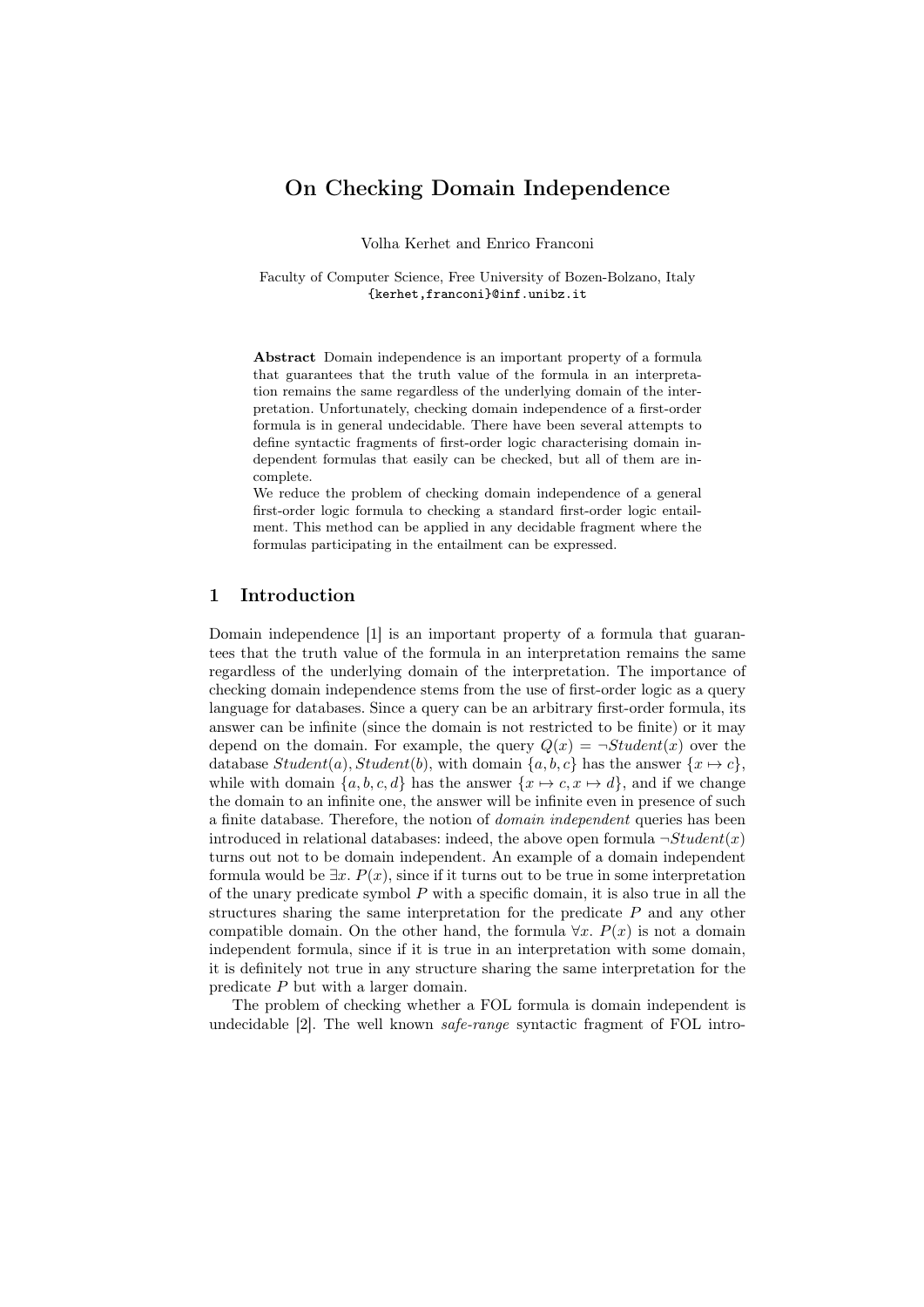duced by Codd is an *equally expressive* language; indeed any safe-range formula is domain independent, and any domain independent formula can be easily transformed into a logically equivalent safe-range formula. Intuitively, a formula is safe-range if and only if its variables are bounded by positive predicates or equalities – for the exact syntactical definition see, e.g., [2]. For example, the formula  $\forall x. G(x) \rightarrow P(x)$  is safe-range, while formula  $\exists x. (A(x) \vee B(a))$  is not. To check whether a formula is safe-range, the formula is transformed into a logically equivalent safe-range normal form and its range restriction is computed according to a set of syntax based rules; the range restriction of a formula is a subset of its free variables, and if it coincides with the free variables then the formula is said to be safe-range.

The problem arises since the safe-range property is an incomplete characterisation of domain independence: indeed, the above non-safe-range formula  $\exists x. (A(x) \vee B(a))$  is logically equivalent to the formula  $(\exists x. A(x)) \vee B(a)$  which is safe-range, and therefore we can conclude that also the former formula is domain independent. In this paper, we show for the first time a sound and complete procedure to check domain independence of a formula, by reducing this problem to an entailment problem in first-order logic.

All the proofs of the theorems presented in this paper can be found in the technical report [3].

# 2 Preliminaries

Let  $FOL(\mathbb{C}, \mathbb{P})$  be a classical function-free first-order language with equality over a signature  $\Sigma = (\mathbb{C}, \mathbb{P})$ , where  $\mathbb C$  is a set of constants and  $\mathbb P$  is a set of predicates with associated arities. The arity of a predicate  $P$  we denote as  $AR(P)$ . We denote as  $\sigma(\phi)$  the signature of the formula  $\phi$ , that is all the predicates and constants occurring in  $\phi$ . We denote the set of all variables appearing in  $\phi$  as  $VAR(\phi)$ , and the set of the free variables appearing in  $\phi$  as FREE( $\phi$ ); we may use for  $\phi$  the notation  $\phi(\bar{x})$ , where  $\bar{x} = \text{FREE}(\phi)$  is the (possibly empty) set of free variables of the formula. A formula in  $\mathcal{F}OL(\mathbb{C}, \mathbb{P})$  is in prenex normal form, if it is written as a string of quantifiers followed by a quantifier-free part. Every formula is equivalent to a formula in prenex normal form and can be converted into it in polynomial time [4].

Let  $\bar{x}$  and  $\bar{S}$  be two countable sets, first of which is some set of variables. We define a *substitution*  $\Theta_{\bar{x}}^{\mathbb{S}}$  to be a total function  $\bar{x} \mapsto \mathbb{S}$  assigning an element of the set S to each variable in  $\bar{x}$ , including the empty substitution  $\epsilon$  when  $\bar{x} = \emptyset$ . We can see substitution as (at most) a countable set of assignments of elements from S to elements from  $\bar{x}$ . That is, if  $\bar{x} = \{x_1, x_2, \ldots\}$ , then  $\tilde{\Theta}_{\bar{x}}^{\mathbb{S}} := \{x_1 \to s_1, x_2 \to s_2, \ldots\}$ , where  $s_1, s_2, \ldots$  are elements from S assigned to corresponding variables from  $\overline{x}$ by  $\Theta_{\bar{x}}^{\mathbb{S}}$ .

As usual, an *interpretation*  $\mathcal{M} = \langle \Delta^{\mathcal{M}}, \cdot^{\mathcal{M}} \rangle$  includes a non-empty set – the domain  $\Delta^{\mathcal{M}}$  – and an interpretation function  $\mathcal{M}$  defined over constants and predicates of the signature. We use standard definitions of validity, satisfiability and entailment of a formula. An extension of  $\phi(\bar{x})$  in interpretation  $\mathcal{M} = \langle \Delta^{\mathcal{M}}, \cdot^{\mathcal{M}} \rangle$ ,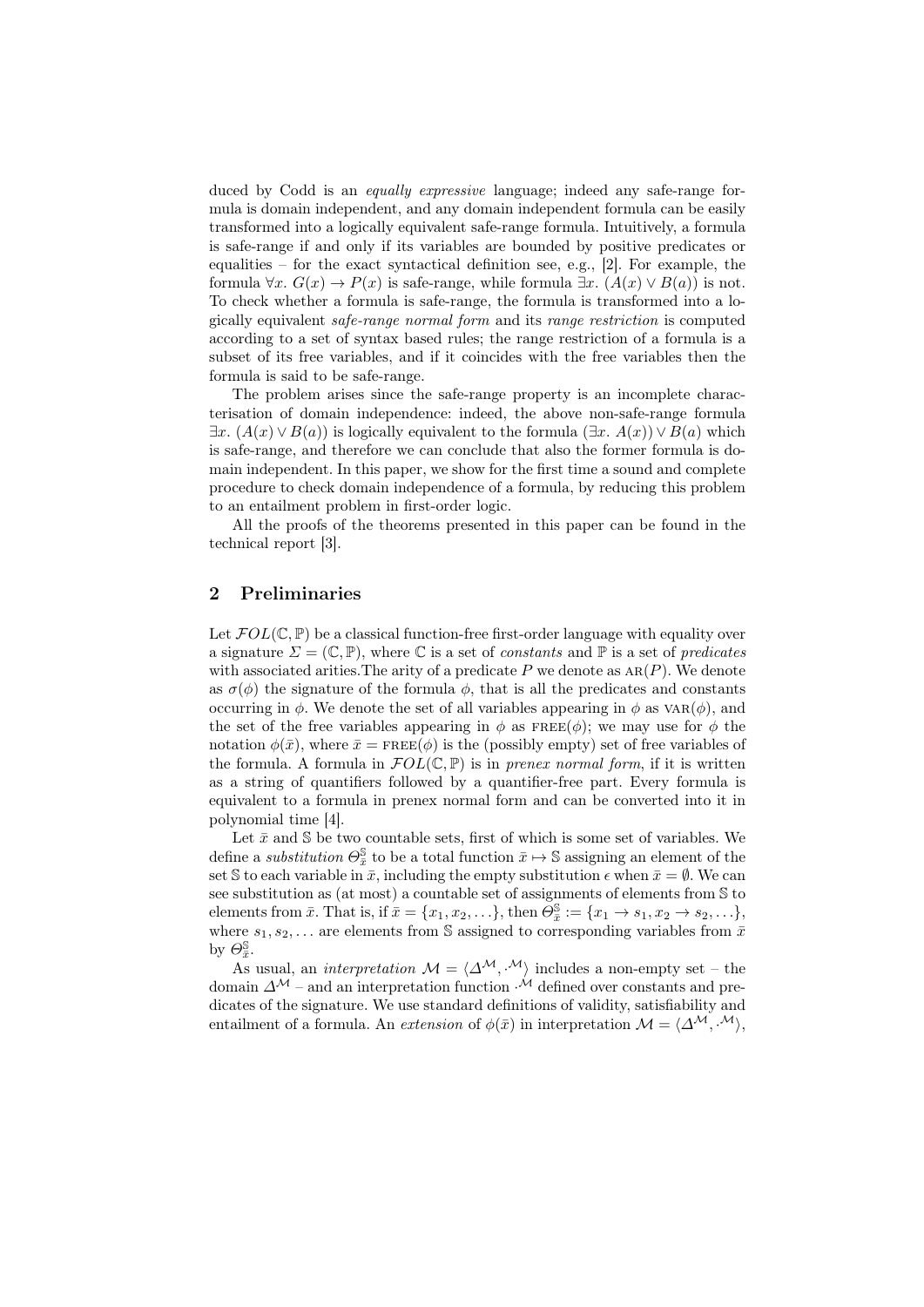denoted  $(\phi(\bar{x}))^{\mathcal{M}}$ , is the set of substitutions which satisfy  $\phi$  in M. That is,

$$
(\phi(\bar{x}))^{\mathcal{M}} = \{ \Theta_{\bar{x}}^{\Delta} \mid \mathcal{M}, \Theta_{\bar{x}}^{\Delta} \models \phi(\bar{x}) \}.
$$

If  $\phi$  is closed, then the extension depends on whether  $\phi$  holds in M or not. Thus, for a closed formula  $\phi$ ,  $(\phi)^{\mathcal{M}} = \epsilon$ , if  $\mathcal{M} \models \phi$ , and  $(\phi)^{\mathcal{M}} = \emptyset$ , if  $\mathcal{M} \not\models \phi$ .

Hereafter let  $\sigma'$  be a subset of  $\sigma = \mathbb{P} \cup \mathbb{C}$ .

Two interpretations  $\mathcal{M}_1 = \langle \Delta_1, \cdot^{\mathcal{M}_1} \rangle$  and  $\mathcal{M}_2 = \langle \Delta_2, \cdot^{\mathcal{M}_2} \rangle$  are  $\sigma'$ -compatible iff they agree on the interpretations of all the predicates and constants in  $\sigma'$ . That is, for any predicate P and constant  $c$  in  $\sigma'$  the following holds:

$$
P^{\mathcal{M}_2} = P^{\mathcal{M}_1}
$$

$$
c^{\mathcal{M}_2} = c^{\mathcal{M}_1}
$$

Definition 1. (Domain Independence) Let  $\mathcal{M}_1 = \langle \Delta_1, \cdot^{\mathcal{M}_1} \rangle$  and  $\mathcal{M}_2 =$  $\langle \Delta_2, {\mathcal{M}}_2 \rangle$  be any two  $\sigma$ -compatible interpretations, and  $\phi$  be a formula in  $FOL(\mathbb{C}, \mathbb{P})$ .  $\phi$  is domain independent, if and only if

$$
(\phi)^{\mathcal{M}_1} = (\phi)^{\mathcal{M}_2}
$$

The semantic active domain of sub-signature  $\sigma'$  in an interpretation  $\mathcal{M} =$  $\langle \Delta^{\mathcal{M}}, \cdot^{\mathcal{M}} \rangle$ , denoted  $\alpha \text{dom}(\sigma', \mathcal{M})$ , is the set of all elements of the domain  $\Delta^{\mathcal{M}}$ occurring in interpretations of predicates and constants from  $\sigma'$  in M:

$$
adom(\sigma', \mathcal{M}) := \bigcup_{P \in \sigma' \cap \mathbb{P}} \bigcup_{(a_1, \ldots, a_n) \in P^{\mathcal{M}}} \{a_1, \ldots, a_n\} \cup \bigcup_{c \in \sigma' \cap \mathbb{C}} \{c^{\mathcal{M}}\}.
$$

### 3 Checking Domain Independence

In this section we show how to prove domain independence of a formula  $\phi$  by proving a validity of a first-order logic entailment.

We introduce a new unary predicate  $Adom_{\sigma'}$ . According to the idea, we consider a theory encoding that interpretation of  $Adom_{\sigma'}$  in any model of the theory is never empty and equal to the semantic active domain of  $\sigma'$  in this model, if it is not empty. We call such a theory  $\sigma'$ -active domain theory and denote it as  $\mathcal{A}_{\tau}$ . Formally,  $\mathcal{A}_{\tau}$  is the smallest theory satisfying the following four requirements.

1. For every *n*-ary predicate  $P \in \sigma' \cap \mathbb{P}$ ,

$$
\forall \bar{x} \, . \, P(\bar{x}) \to \bigwedge_{x \in \bar{x}} \, Adom_{\sigma'}(x) \in \mathcal{A}_{\sigma'}.
$$

In other words,  $Adom_{\sigma'}$  contains any domain element that occurs in the interpretation of some predicate from  $\sigma'$ .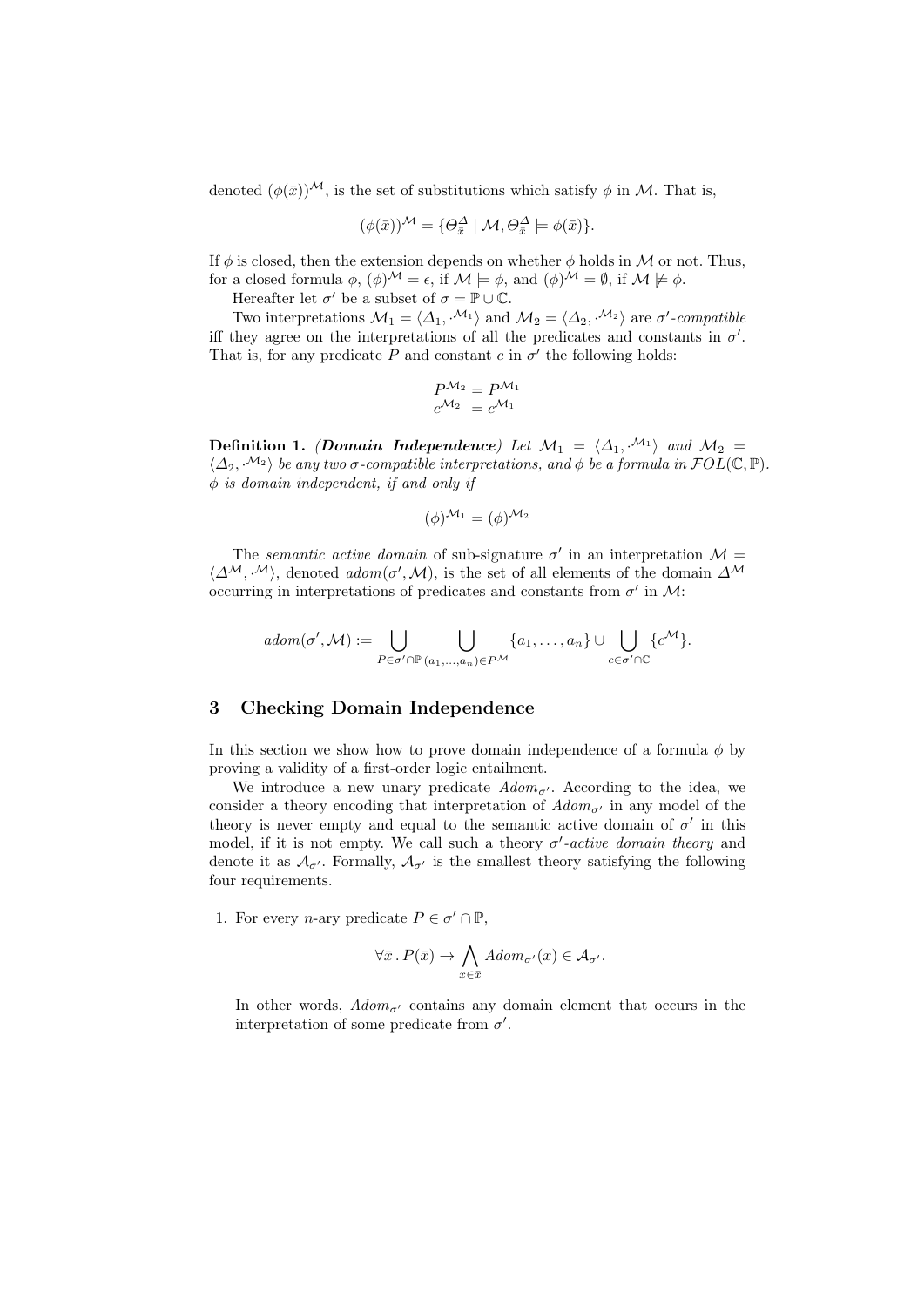2.  $Adom_{\sigma'}$  contains all the constants from  $\sigma'$ :

$$
\bigwedge_{c \in \sigma' \cap \mathbb{C}} Adom_{\sigma'}(c) \in \mathcal{A}_{\sigma'}.
$$

3. Let *n* be a maximal arity among the predicates in  $\sigma'$ , and let  $\bar{z} = \{z_1, \ldots, z_{n-1}\}.$ Then

$$
\bigvee_{P \in \sigma' \cap \mathbb{P}} \exists \bar{x}. P(\bar{x}) \vee \bigvee_{c \in \sigma' \cap \mathbb{C}} \exists x. (x = c) \to (\forall x. Adom_{\sigma'}(x) \to
$$
\n
$$
\exists \bar{z}. \bigvee_{P \in \sigma' \cap \mathbb{P}} (P(x, z_1, \dots, z_{AR(P)-1}) \vee \dots \vee P(z_1, \dots, z_{AR(P)-1}, x)) \vee \bigvee_{c \in \sigma' \cap \mathbb{C}} (x = c)) \in \mathcal{A}_{\sigma'}
$$
\nIt means that every element from  $Adom_{\sigma'}$  necessarily appears in at least one

It means, that every element from  $Adom_{\sigma'}$  necessarily appears in at least one predicate from  $\sigma'$  or equal to some constant from  $\sigma'$ , if not all the predicates from  $\sigma'$  are empty or  $\sigma'$  contains constants.

4.  $Adom_{\sigma'}$  is not empty:

 $\exists x. \, Adom_{\sigma'}(x) \in \mathcal{A}_{\sigma'}$ .

The next proposition follows from the definition of  $A_{\sigma}$ .

**Proposition 1.** An interpretation  $\mathcal{M} = \langle \Delta^{\mathcal{M}}, \cdot^{\mathcal{M}} \rangle$  is a model of  $\mathcal{A}_{\sigma'}$  iff

- $Adom_{\sigma'}^{\mathcal{M}} = adom(\sigma', \mathcal{M}), \text{ if } adom(\sigma', \mathcal{M}) \neq \emptyset,$
- $Adom_{\sigma'}^{\mathcal{M}} \neq \emptyset$ , if  $adom(\sigma', \mathcal{M}) = \emptyset$ .

Let  $\phi(\bar{x})$  be a formula in  $\mathcal{F}OL(\mathbb{C}, \mathbb{P})$  with free variables  $\bar{x}, x \in \bar{x}$ , and let P be some predicate. For the sake of readability we write  $\exists x \in P$ .  $\phi(\bar{x})$  to denote the formula  $\exists x. P(x) \wedge \phi(\bar{x});$  and we write  $\forall x \in P$ .  $\phi(\bar{x})$  to denote the formula  $\forall x. P(x) \rightarrow \phi(\bar{x}).$ 

Let now  $\phi(\bar{x})$  be a query in  $FOL(\mathbb{C}, \mathbb{P})$  in prenex normal form, that is

$$
\phi(\bar{x}) = \mathcal{Q}_1 y_1 \dots \mathcal{Q}_k y_k. \, \psi(\bar{y}, \bar{x}),
$$

where  $Q_i$  stands for either  $\forall$  or  $\exists$ ,  $\bar{x} = \{x_1, \ldots, x_n\}$  is the set of all free variables of  $\phi(\bar{x}), \bar{y} = \{y_1, \ldots, y_k\}$  is the set of all bounded (quantified) variables of  $\phi(\bar{x}),$ and  $\psi(\bar{y}, \bar{x})$  is a quantifier free formula. Let P be an unary predicate. We will use the following denotation:

$$
\phi(\bar{x})|_{P} := (Q_1y_1 \in P \dots Q_ky_k \in P \cdot \psi(\bar{y}, \bar{x})) \wedge \bigwedge_{i=1}^{n} P(x_i).
$$

We extend this denotation also for the formulas, that are not in prenex normal form, meaning that the aforementioned operation  $(\cdot)|_{(\cdot)}$  is applied to the prenex normal form of the formula.

#### Theorem 1 (Checking Domain Independence).

Let  $\phi(\bar{x})$  be a formula in  $FOL(\mathbb{C}, \mathbb{P})$ . Then  $\phi(\bar{x})$  is domain independent iff

$$
\mathcal{A}_{\sigma(\phi)} \models \forall \bar{x} \, . \, \phi(\bar{x}) \leftrightarrow \phi(\bar{x})|_{Adom_{\sigma(\phi)}}.
$$
\n<sup>(1)</sup>